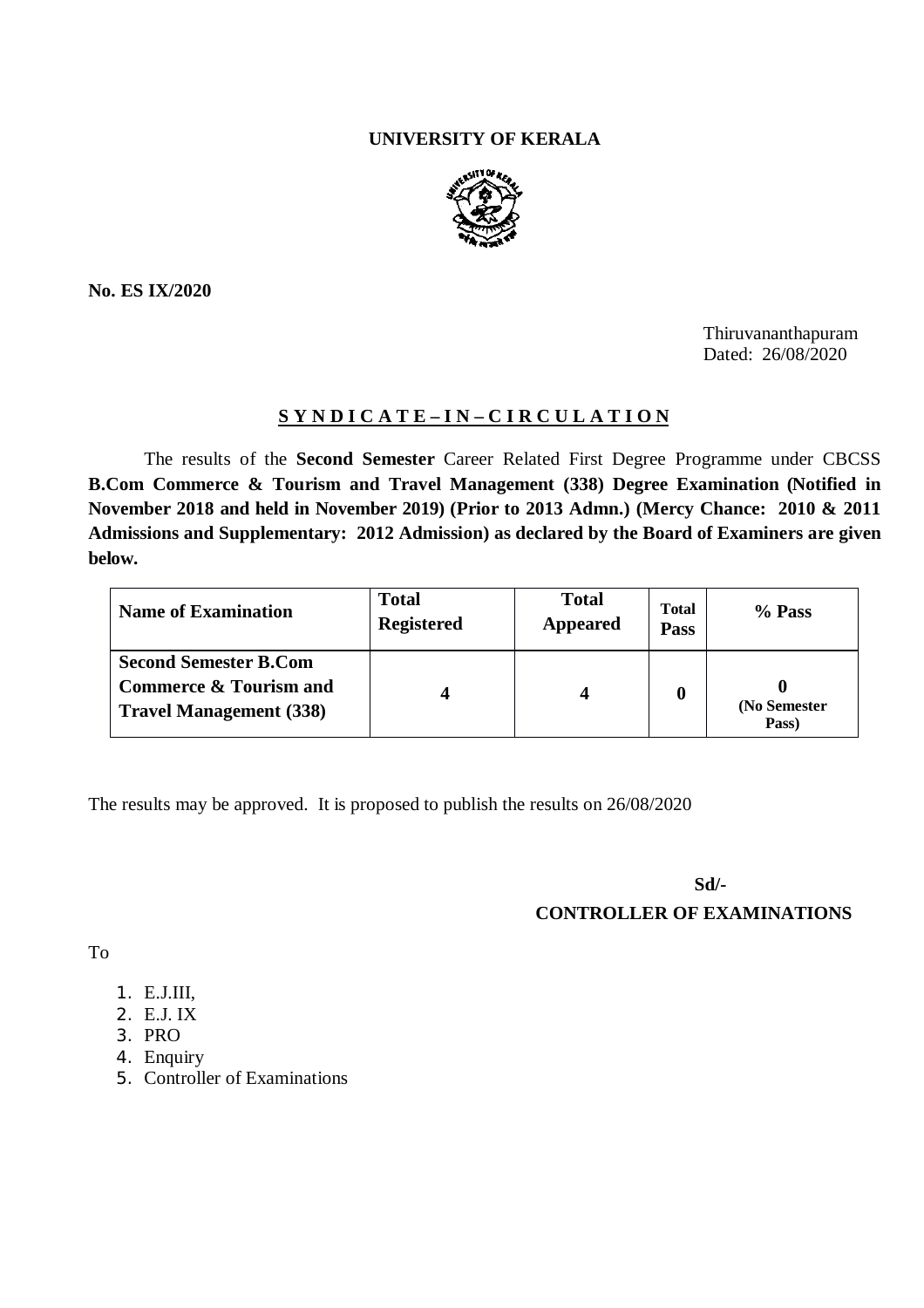# **No. ES IX/2020**



- 1. The following is the provisional list of Register Numbers of the successful candidates ofthe Second Semester Career Related First Degree Programme Under **CBCSS B.COM Commerce & Tourism and Travel Management (338)** Degree Examination **November 2019 (Notified in November 2018)** (Prior to 2013 Admn.) **(Mercy Chance: 2010 & 2011 Admissions and Supplementary: 2012 Admission)** as declared by the Board of Examiners. Those who are successful in parts means: either the candidate has not obtained a separate minimum of **'D'** grade in **CE** and **ESE** and/or has not obtained a minimum **S G P A of1.5.**
- 2. The mark lists of the candidates will be forwarded to the respective center.
- 3. Mark lists will not be issued to the candidates in respect of whom there are defects are to be rectified, although their results have been provisionally released now.
- 4. The last date for revaluation and scrutiny is **14/09/2020**. Candidates should make use ofdraft mark list available in the University Website for applying for revaluation. Application for revaluation and scrutiny should be submitted through **ONLINE** only.

| <b>COURSE CODE</b> | ZVIV DURUMU<br><b>COURSE</b>            |  |
|--------------------|-----------------------------------------|--|
| EN 1211.3          | Modern English Grammar and Usage        |  |
| AR 1211.3          | Arabic Structure and Translation        |  |
| ML 1211.3          | Drisyakala Sahityam                     |  |
| TT 1221            | Informatics for Business Studies        |  |
| TT 1242            | <b>Financial Accounting</b>             |  |
| TT 1271            | <b>Fundamentals of Tourism Business</b> |  |
| PG 1231.1          | Social Cognition and Motivation         |  |

**2010 Scheme**

# **Sd/- CONTROLLER OF EXAMINATIONS**

University Buildings, Thiruvananthapuram, Dated: 26/08/2020